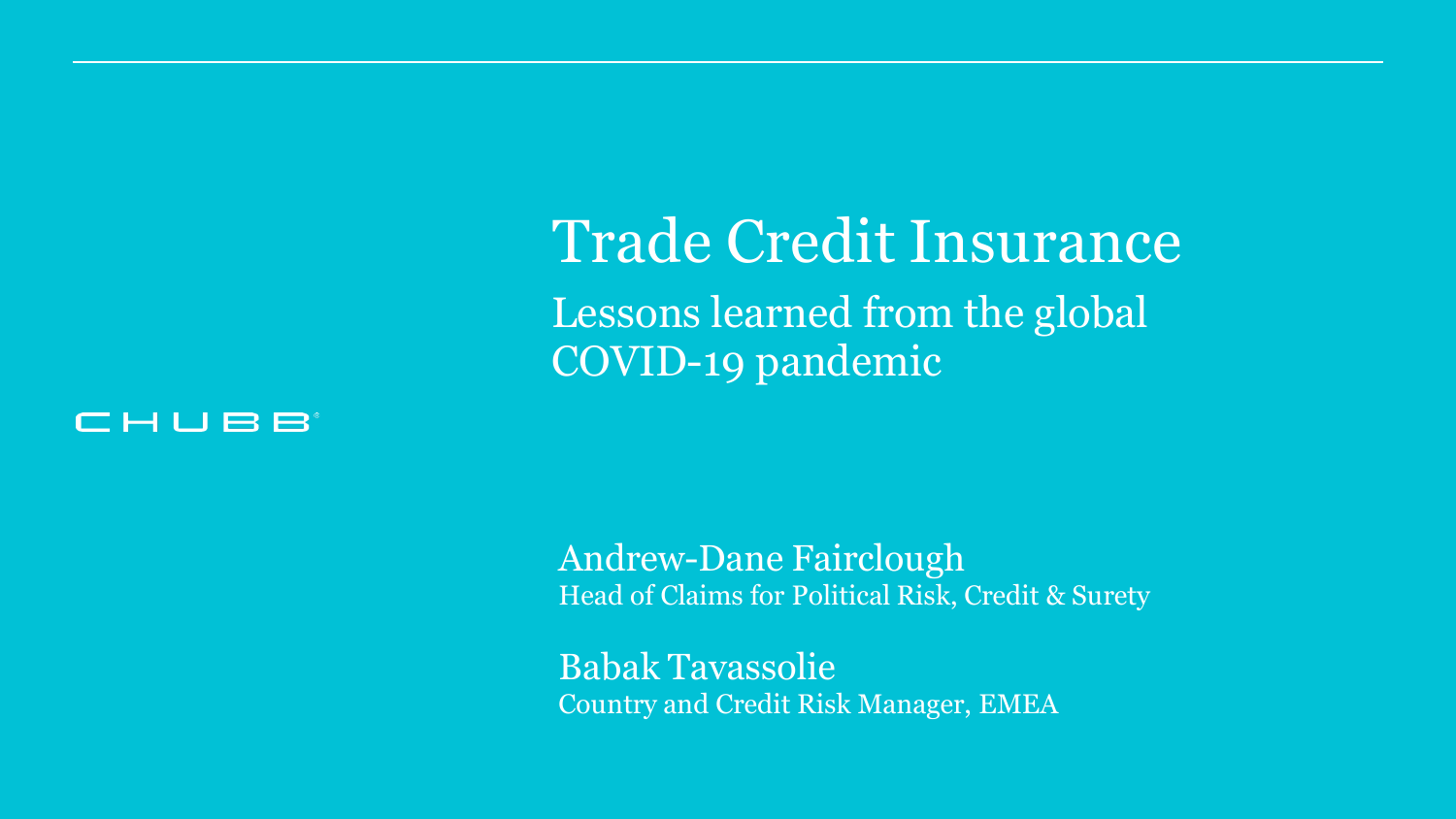Political Risk & Credit Claims COVID-19 : Impact on Claims



Andrew-Dane Fairclough

Head of Claims for Political Risk, Credit & Surety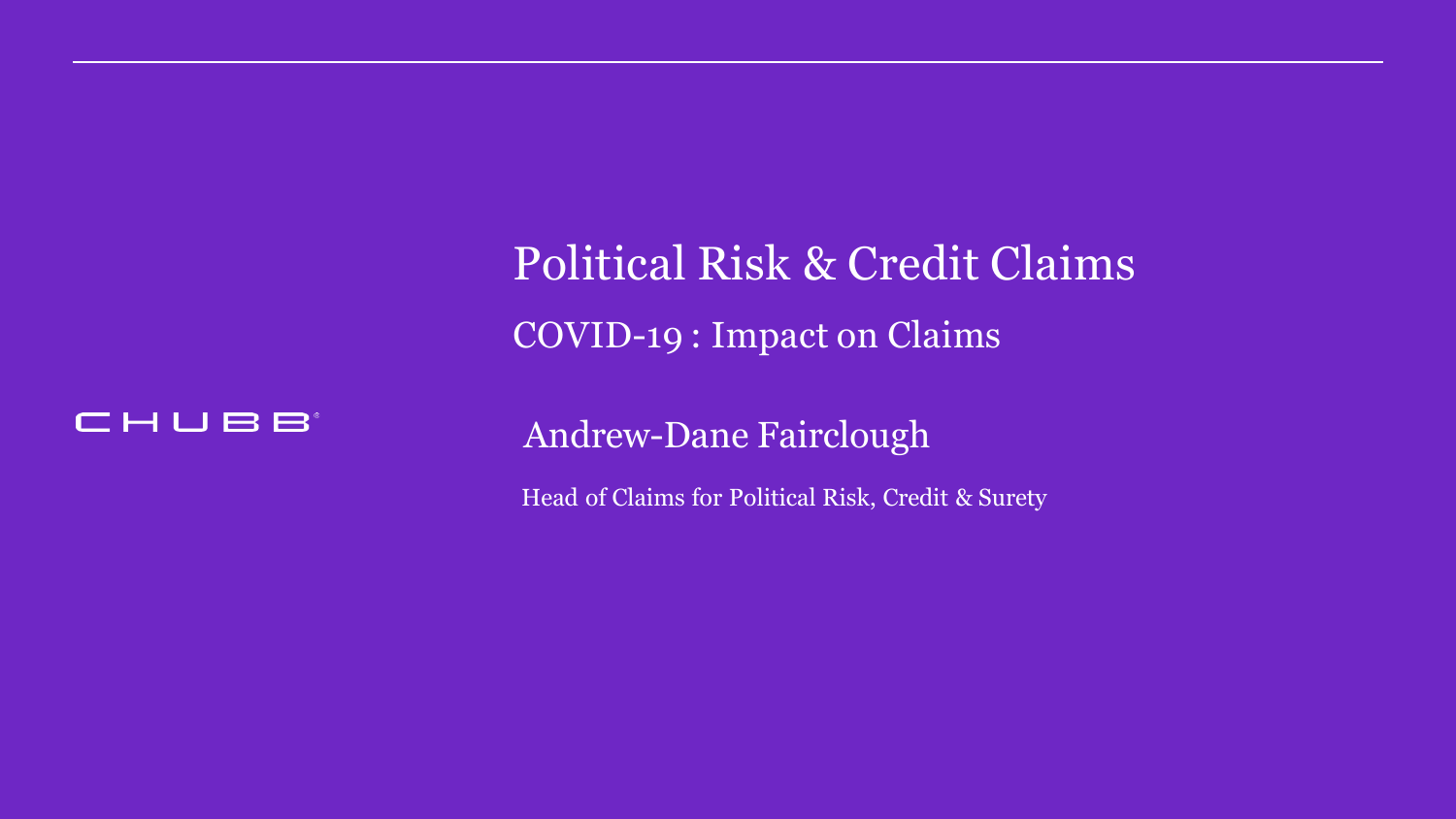#### **Overview**

- Themes and Trends
- Case studies
	- Trade Credit Singapore oil sector
	- Trade Credit US retail
	- Trade Credit Chinese textile manufacturing
	- Political Risks Asia Pacific Satellite programme

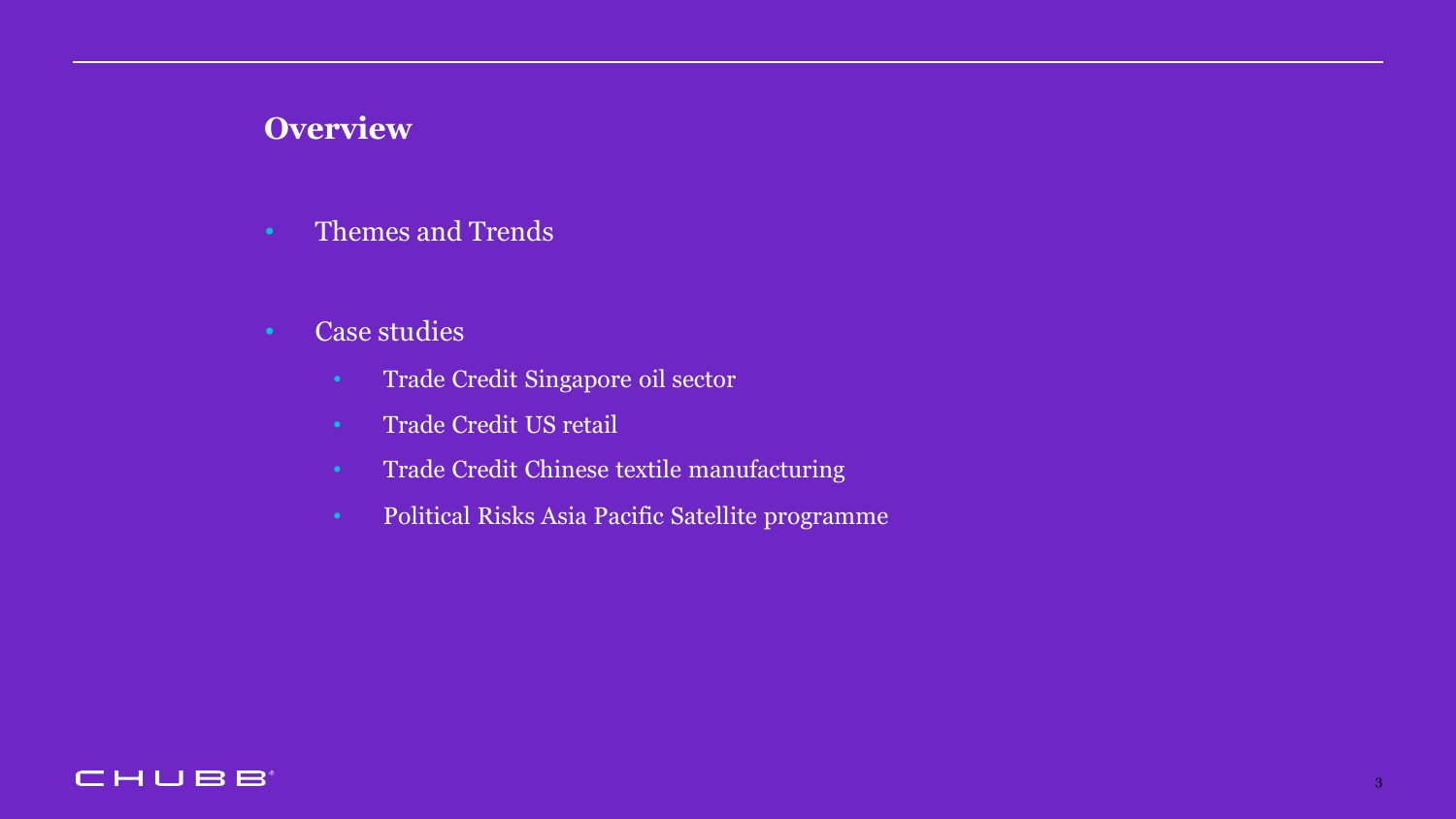#### **Themes and trends**

- Globally, governments are offering financial incentives to prop up economies
- Once government support reduces, more insolvency/defaults anticipated
- European and UK governments offering government backed scheme for trade credit insurers (Chubb not participating)
- 
- $\mathcal{P}$  UK Government rushed through a new law to encourage business rescue and make it more difficult to put businesses into liquidation



Less liquidity and more onerous due diligence for borrowers



 $\mathcal{P}$  Weaker businesses face increased pressures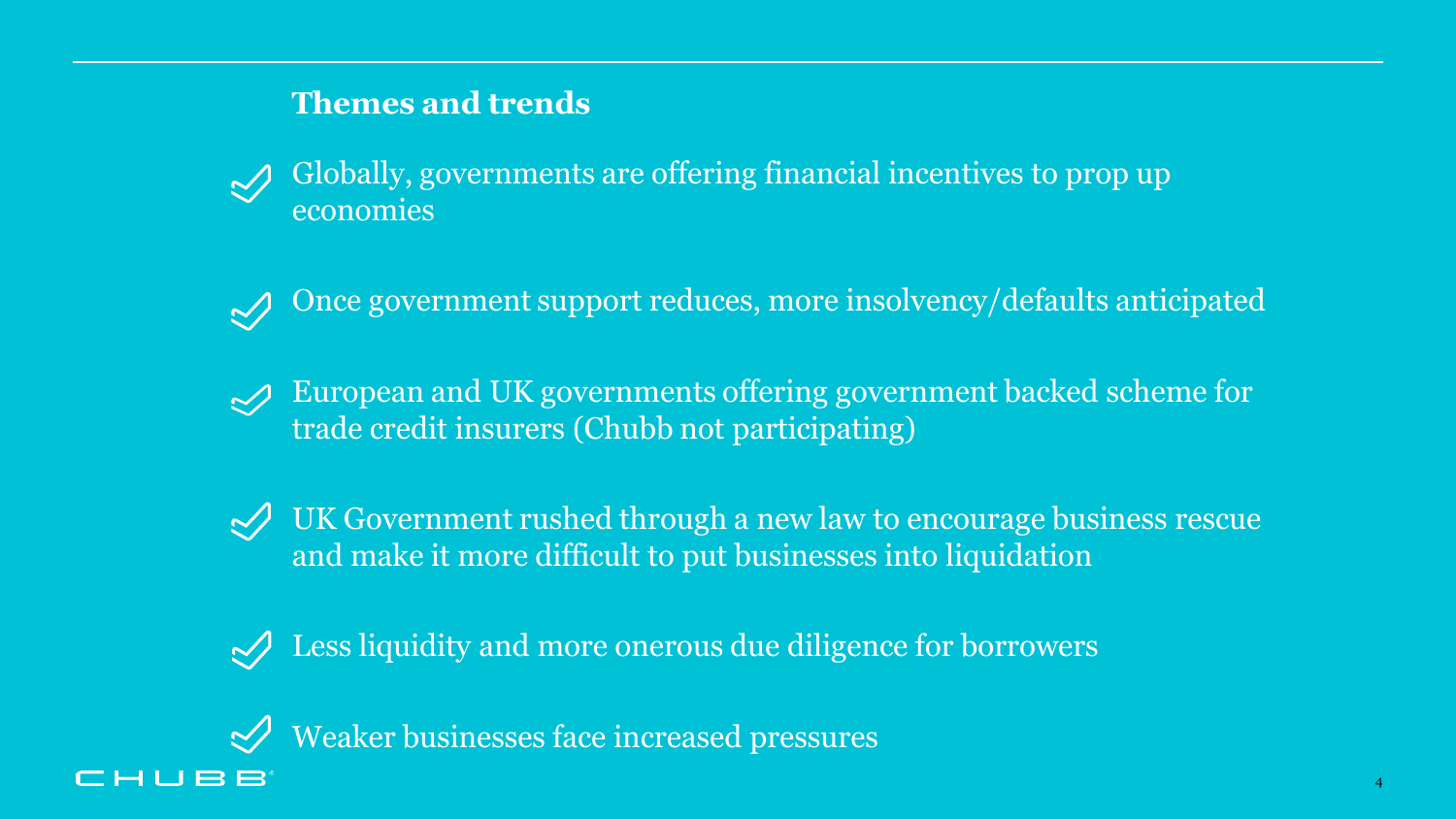#### **Themes and trends**

Likely that there will be greater political and civil unrest  $\sim$ 

- Anticipate claims impact of COVID will continue for next 1-2  $\bigvee$ years
- $\mathcal{P}$  We expect to see greater scrutiny of lending practices and supply chain finance structures

 $\sqrt{\frac{1}{\sqrt{2}}}$  Certain insurers pulling out of market due to high value claims

• Certain lenders closing trade commodity/supply finance units

#### CHUBB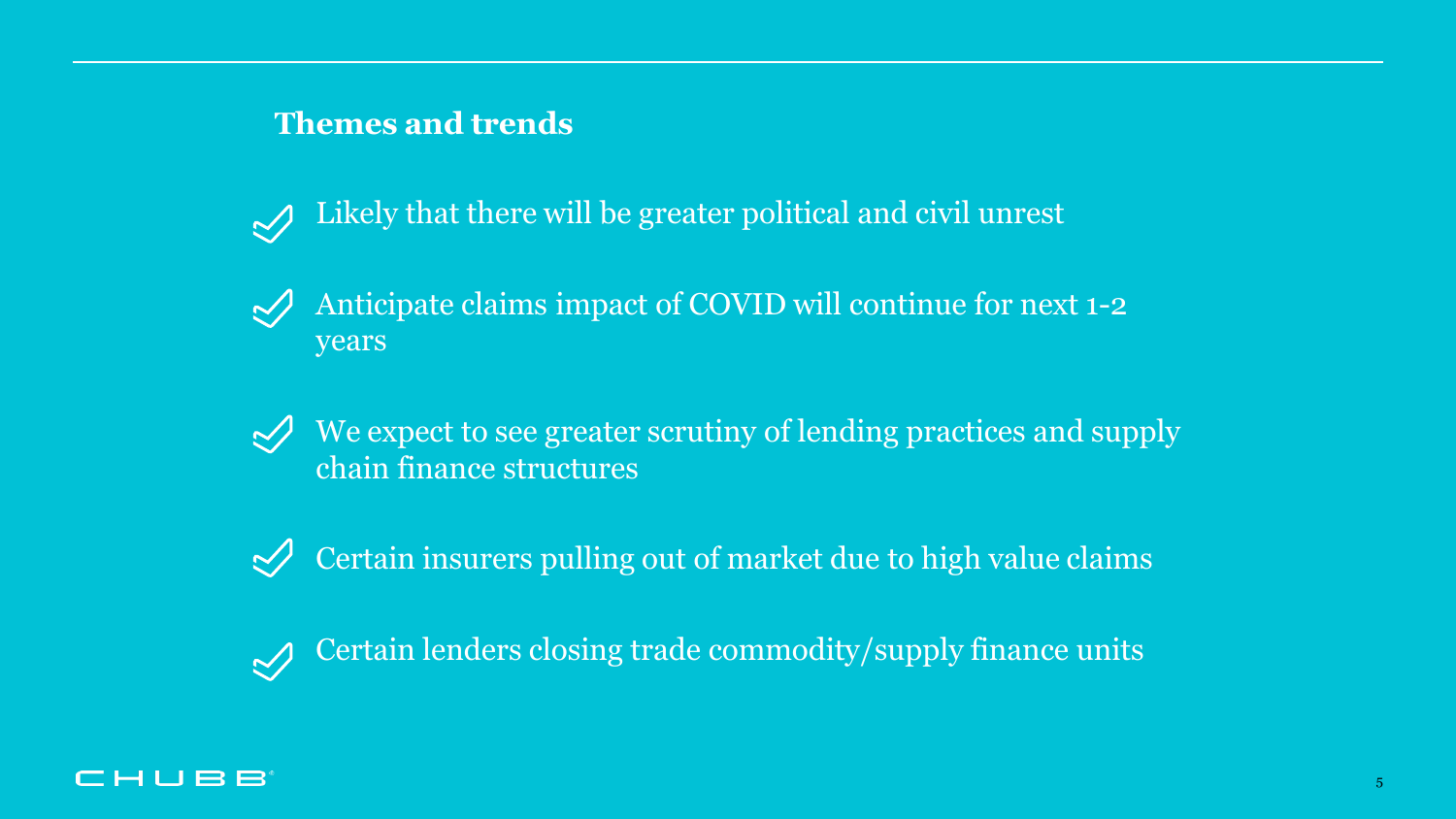### **Case Study 1 – Trade Credit Singapore oil sector**

- In April 2020, a Singapore Oil Trader collapsed after its founder admitted to investor banks to having concealed \$800 million of losses
- 23 bank lenders are understood to have exposures of \$4.4 billion
- The market's exposure to claims exceeds \$100m
- The fraudulent conduct had been ongoing for some time and included:
	- Allocation of funds received from one customer to another customer's account to inflate receivables balances and cover up losses (known as teeming and lading)
	- Selling cargo and then buying it back immediately at a lower price whilst overstating inventory balances to obtain financing
	- Forging sales invoices to secure factoring facilities from banks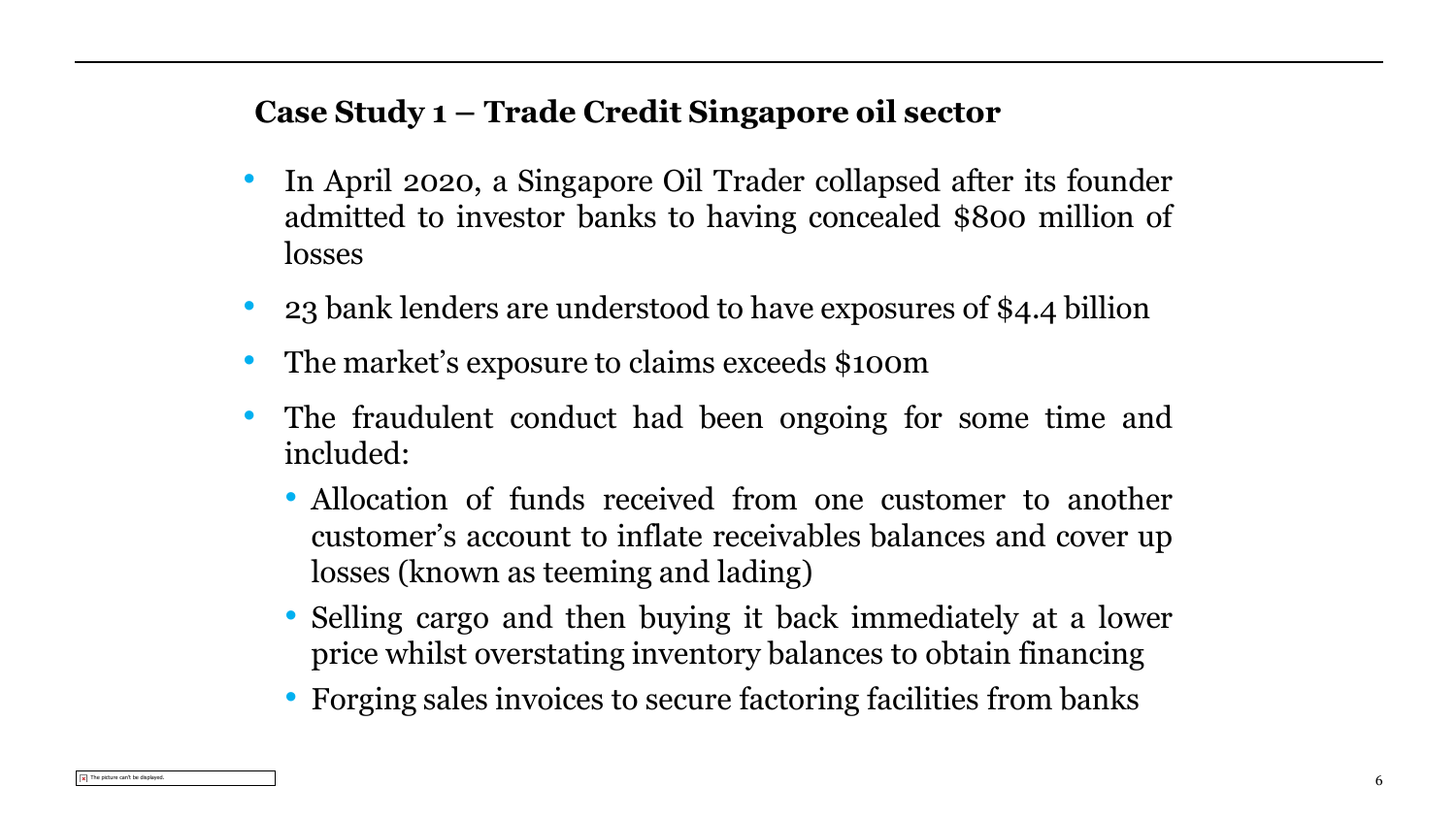#### **Case Study 1 – COVID impact**

- Fraud was perpetuated prior to the COVID pandemic
- However, the COVID pandemic acted as a trigger resulting in:
	- Global crash in oil prices
	- Greater scrutiny by banks of loans/credit facilities
	- Less availability of credit
	- Businesses with weak or heavily indebted balance sheets being unable to borrow
	- Long-standing fraud becoming harder to hide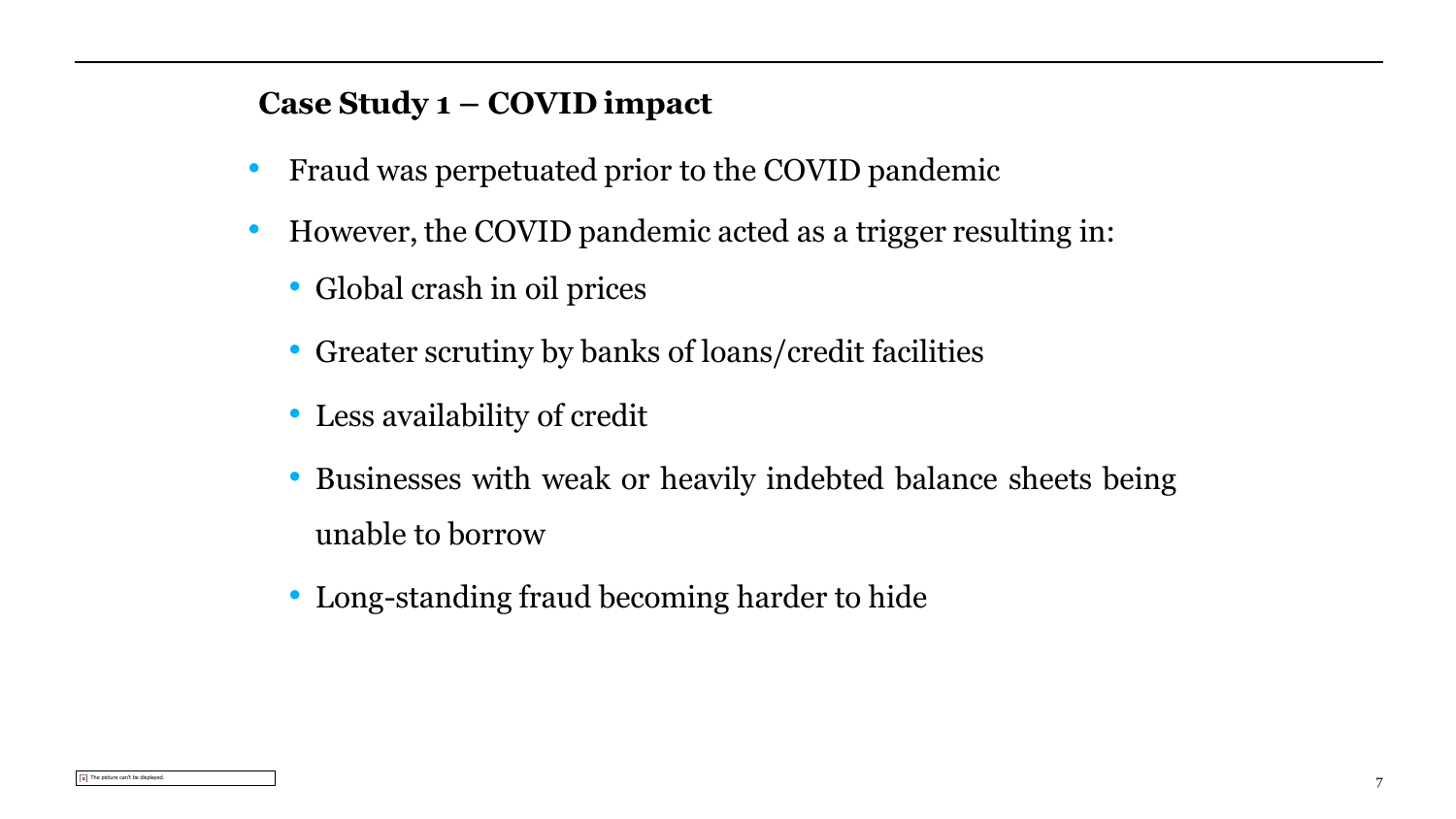#### **Case Study 2 – Trade Credit US retail**

- Chubb provides multi-buyer credit insurance to a US Insured
- The Insured provides credit to a large number of US retail outlets via a financing mechanism known as factoring
- Since May 2020, four retailers have filed for protection from creditors under Chapter 11 bankruptcy proceedings
- Indebtedness exceeds \$6.5m
- At least four more are reporting severe financial distress which may result in additional losses of \$14m
- We anticipate that number will grow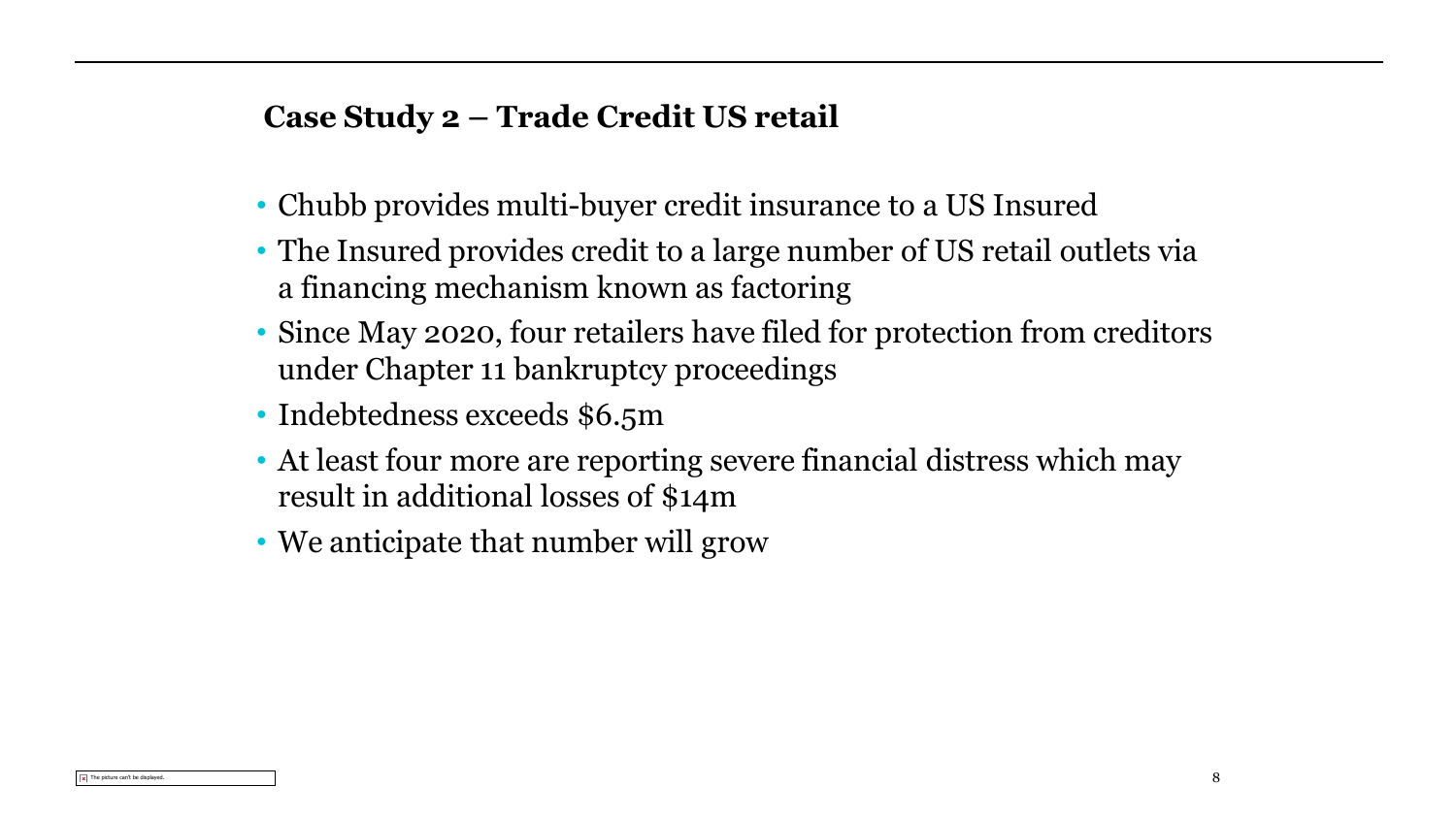#### **Case Study 2 – COVID impact**

- The US retail sector was struggling prior to COVID pandemic
- Retailers with more high street outlets and poor online sales/presence have suffered most
- Lockdown and post-lockdown restrictions have led to less footfall/in store purchases
- Inability to pay rent for stores that are not generating income
- Inability to secure additional lines of credit
- Warehouses with stock that cannot be sold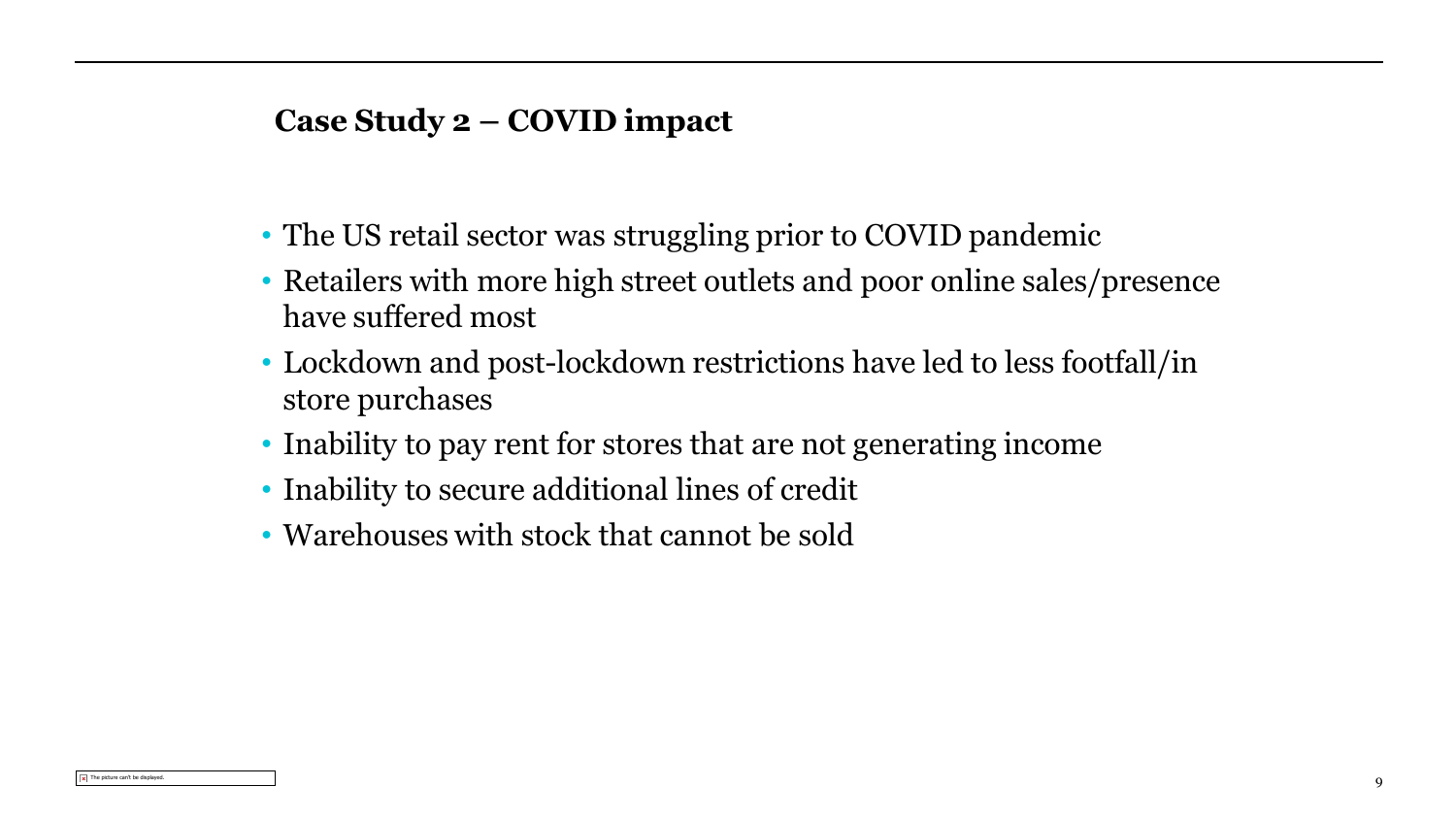#### **Case Study 3 – Trade Credit Chinese Textiles**

- Potential claim under a policy that covers the Insured for financial obligations of a buyer which is a large Chinese textile manufacturer
- The buyer experienced financial difficulties in managing its debt in 2019
- The debt currently exceeds \$5.5bn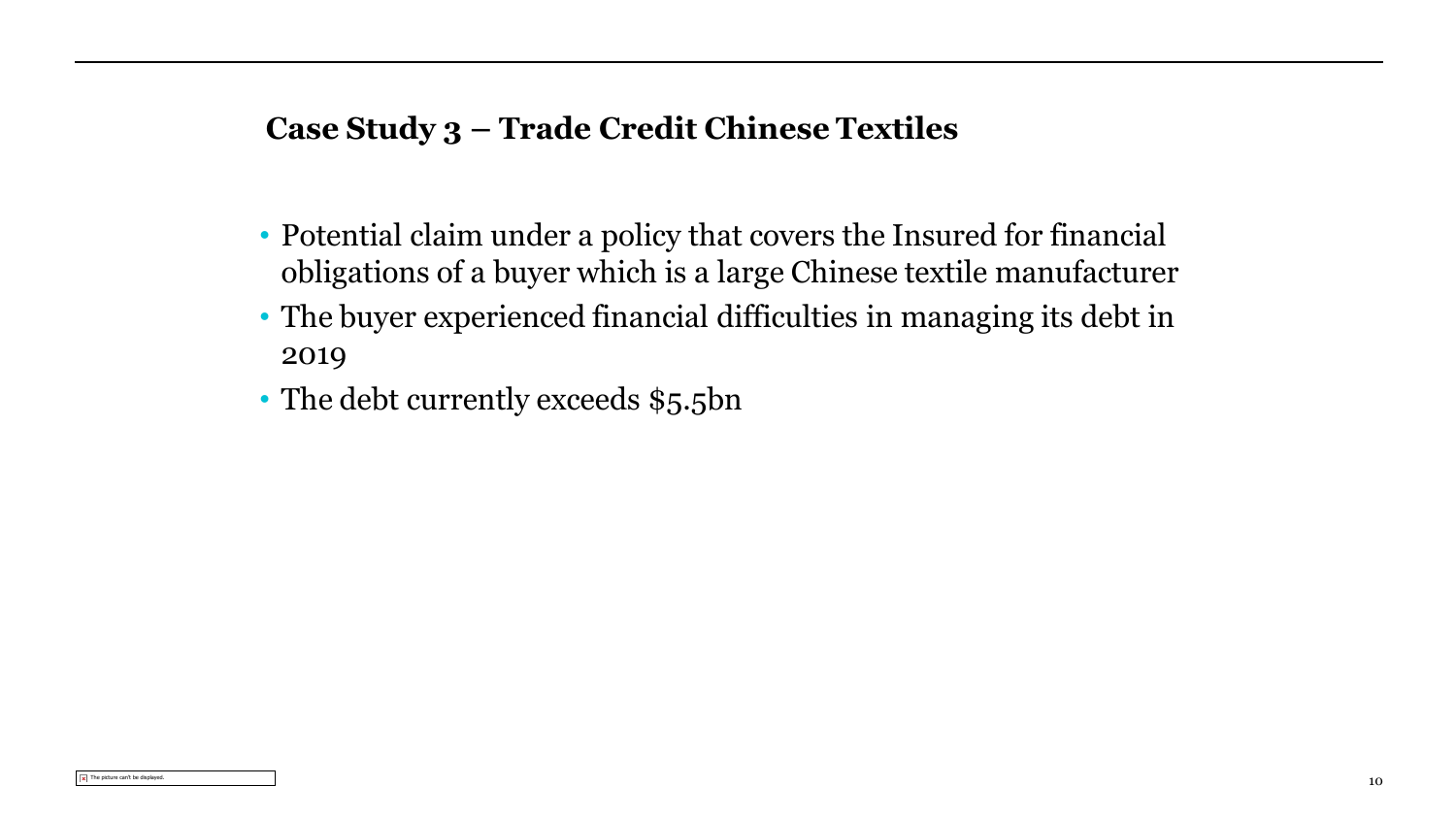#### **Case Study 3 – COVID impact**

- Insured's financial difficulties have been exacerbated by the COVID pandemic
- Ratings agencies have downgraded the company's rating multiple times in the last 12 months.
- A planned capital injection to help with the debt load has been cancelled.
- The future of the company appears to turn on the willingness local government which has quasi-ownership of the group to financially intervene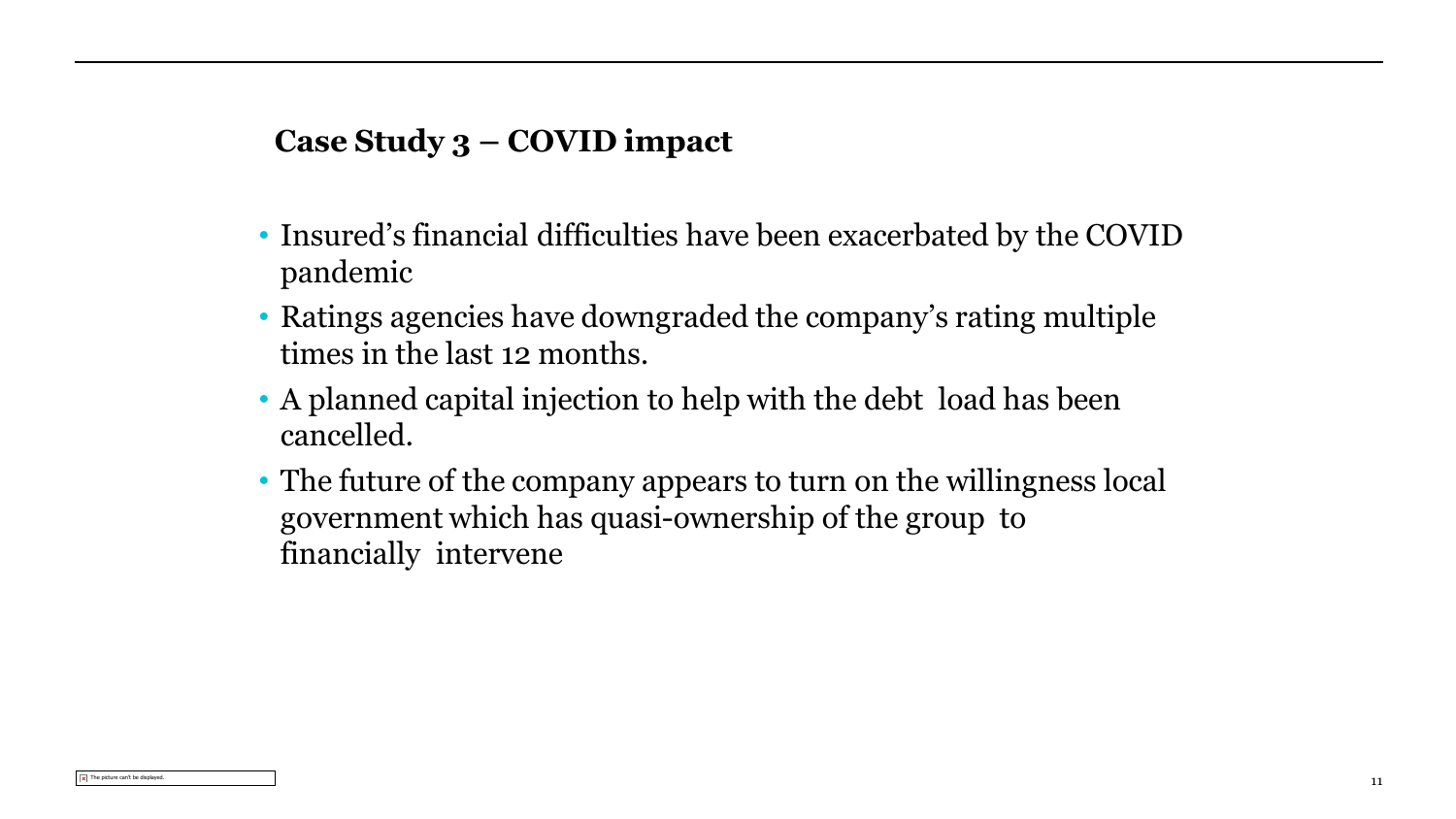#### **Case Study 4 – Asia Pacific satellite programme**

- Potential Claim arising from investor pulling out of a programme to build and launch a satellite in Asia Pacific
- A notification has been made by the Insured which is pursing negotiations with the Ministry of Defence
- Depending on outcome of discussions, the contract to build the satellite may be cancelled in which case the Insured will likely make a claim
- The Insured's loss of contract value stands at over \$28m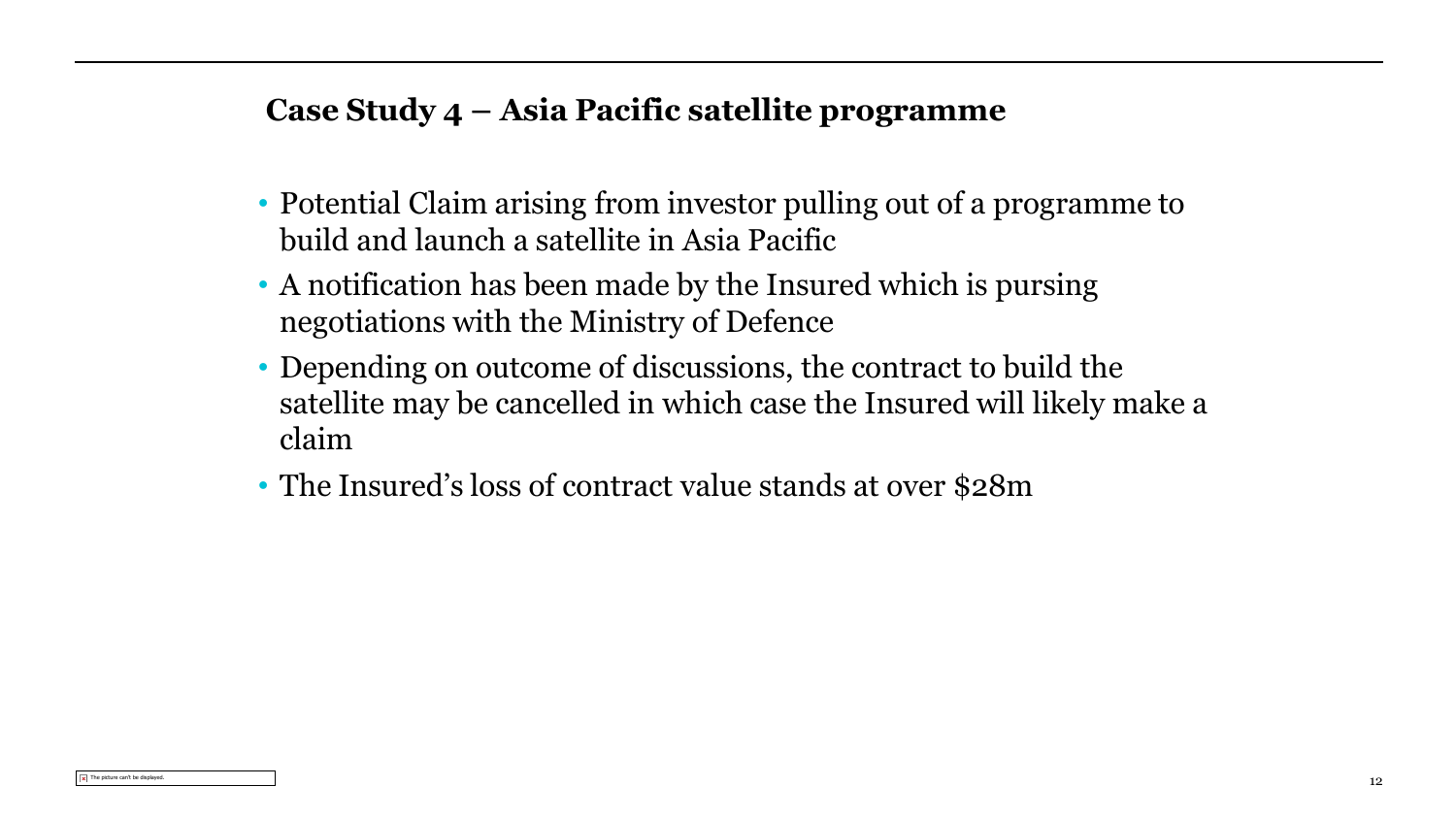#### **Case Study 4 – COVID impact**

- COVID has led to increased investor caution
- Governments globally are having to shore up economies
- Funds for long term projects being diverted
- In emerging economies this has been more acute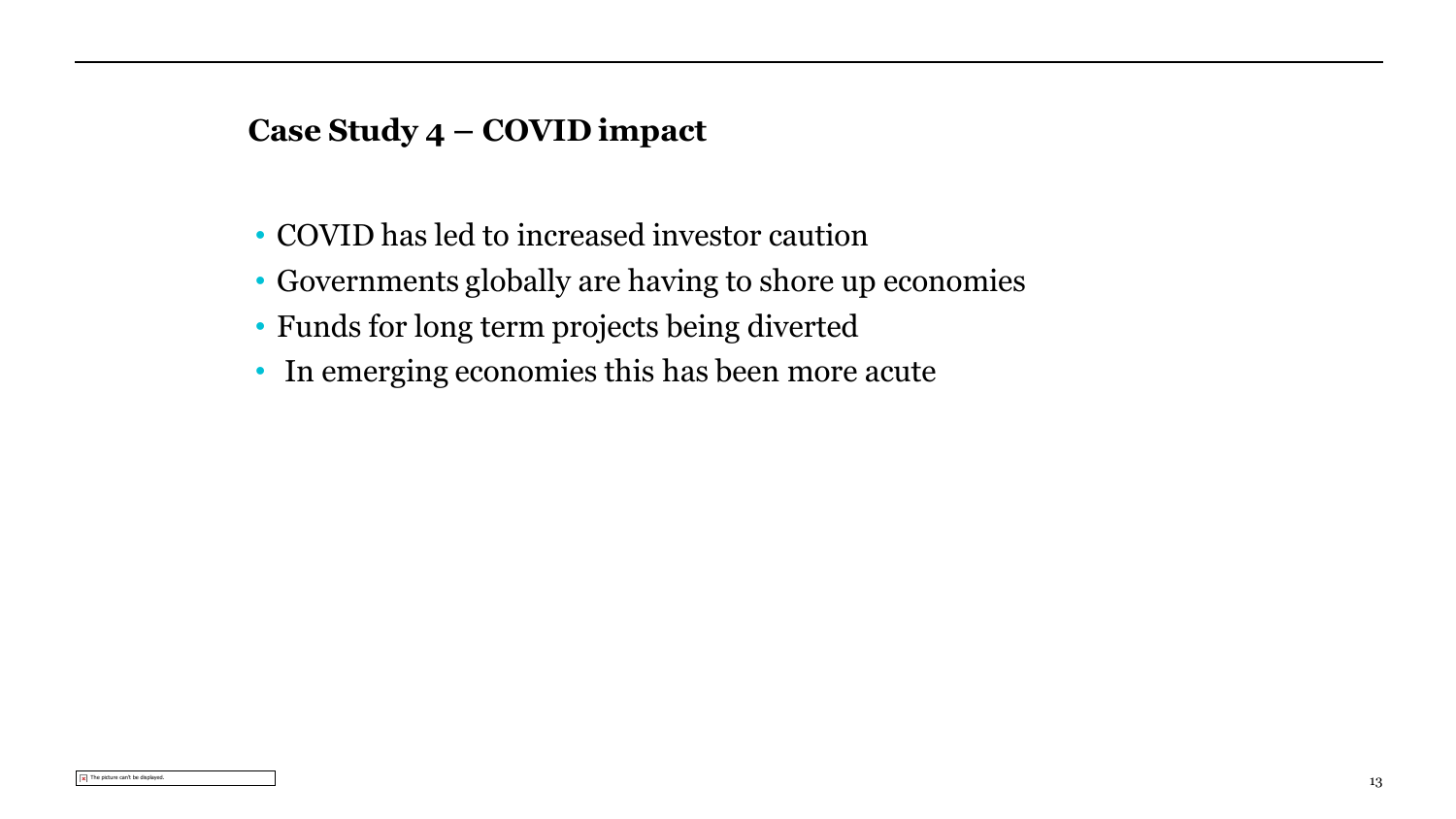Political Risk & Credit COVID-19: Impact on Supply Chains



Babak Tavassolie Country and Credit Risk Manager, EMEA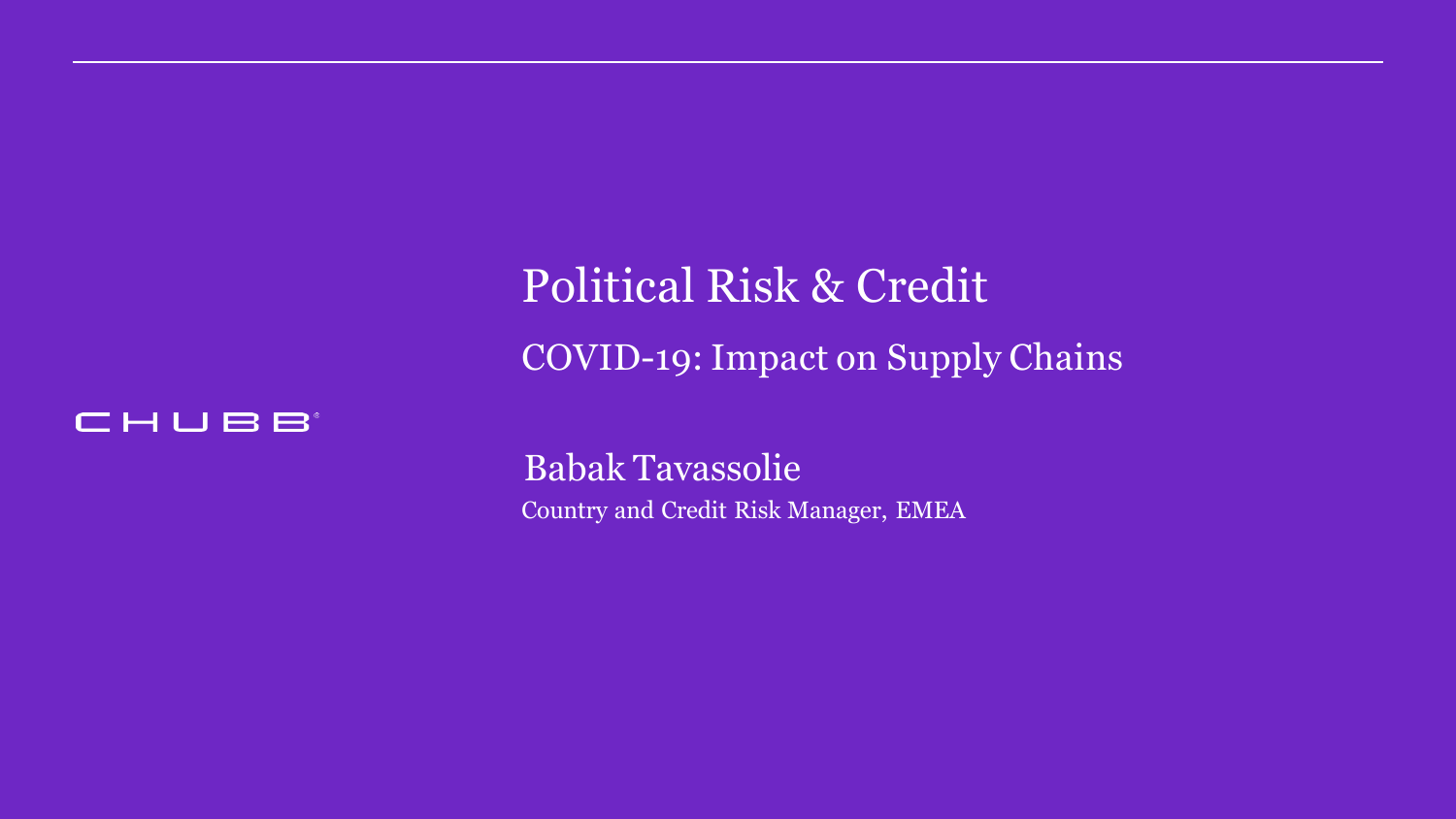### **Overview**

- General supply chains
- IT & consumer electronics supply chains
- Industrial supply chains
- Commodity trade finance
- Other supply chains
- Lessons learned

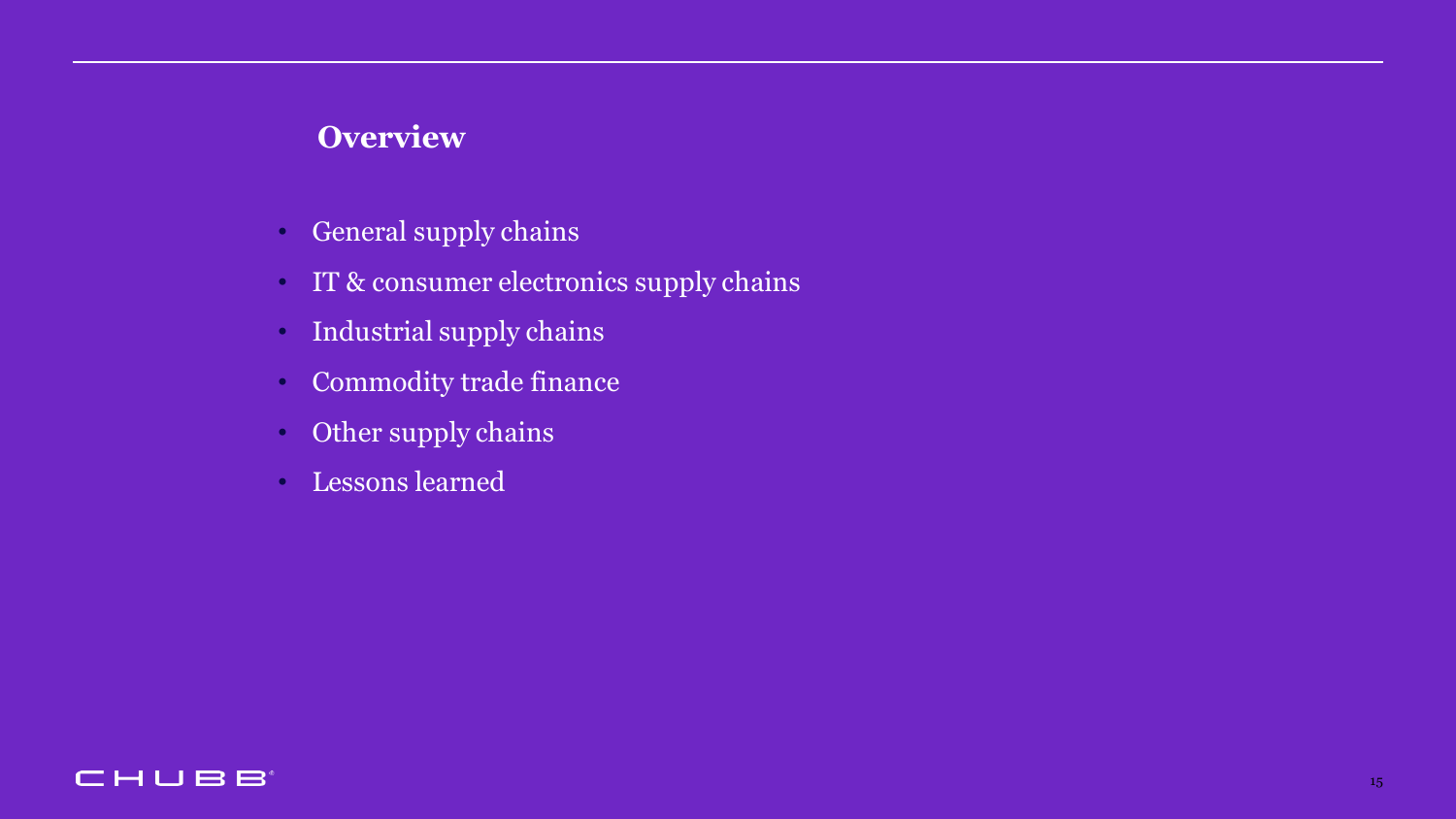- Covid-19 has accelerated a trend away from "ultra-thin" supply chains that materially reduce costs, but are very sensitive to open borders and uninterrupted trade flows, towards increased resilience:
	- Near-shoring and re-shoring
	- Multi-source supply chains (i.e. "China  $+1/2$ ")
	- Reducing unique inputs & increase inventories
	- Improving risk management procedures
- Governments will help firms re-shore manufacturing centres, particularly for sensitive sectors such as electronics components and pharmaceuticals, which are overly reliant on China
- This will be credit-positive for firms as it strengthens their supplies and reduces business risk – but it will also raise costs
- Pandemic also exposed many fraud cases and there is more to come...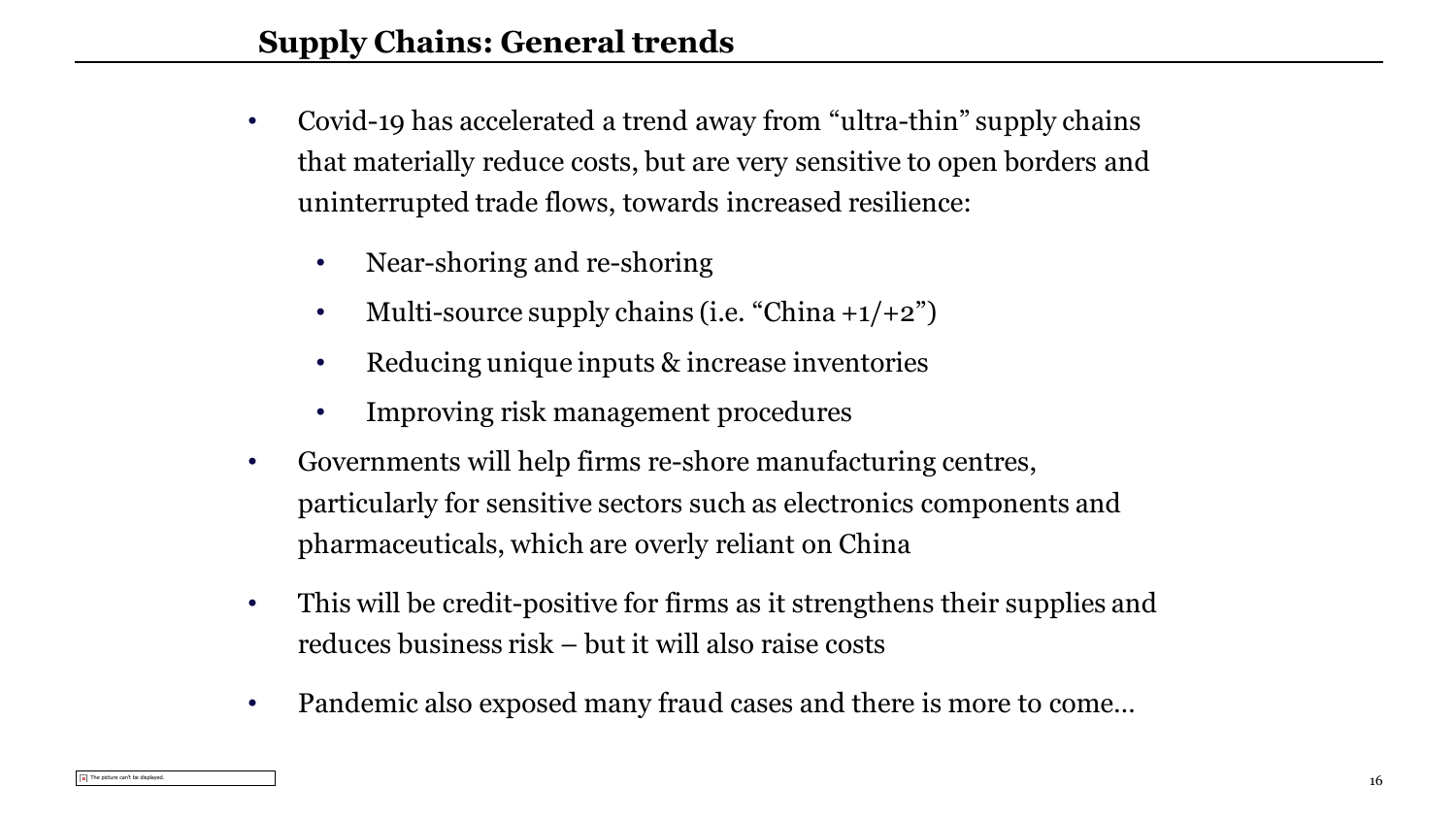• Covid-19's impact on supply chains vastly differs for each sector

# Higher Impact

High trade intensity

Relying on a few exporters

High labour intensity

Multi-tiered supply chains

Electronics, telecoms, apparel, industrials

## Lower Impact

Low trade intensity

Lower trade intensity

Storable goods

Critical sectors

Food & beverage, fabricated metals, medical devices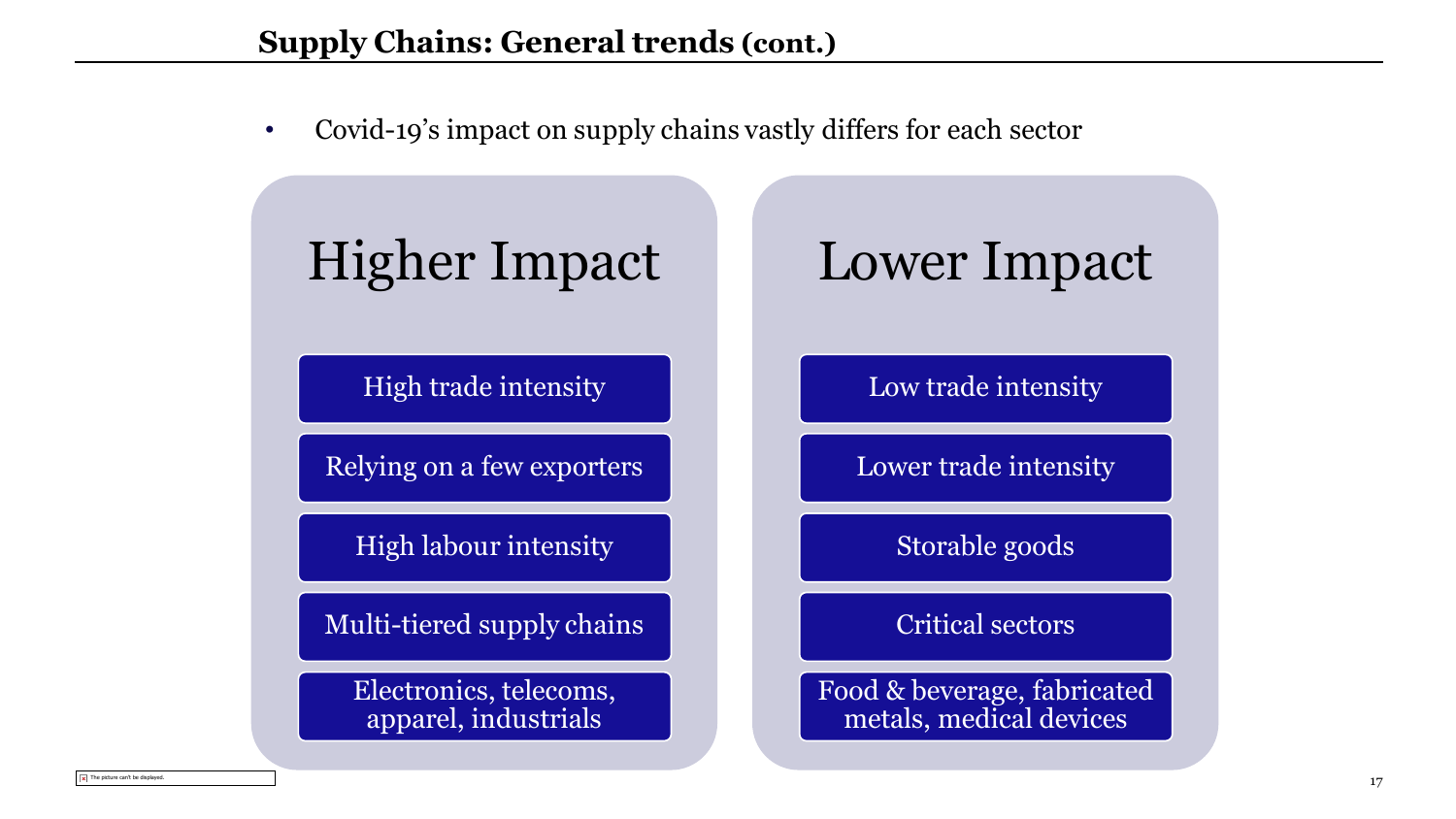- Initially, computer and electronic components faced the biggest risk of global supply-chain disruptions stemming from the pandemic
- These supply chains tend to be among the thinnest as they source hardware and intermediaries from the East to sell to the West with less need for storage networks
- IT supply chains are not as much impacted by Covid-19 as by the US-China tech war, which is leading to a "decoupling" of the two hemispheres: but this is not easily done (see next slide)
- There will be increasing government support to build chip manufacturers at home (re-shoring) or in "trusted countries" (near-shoring)
- The trend towards strengthening supply chains will be particularly challenging for IT firms whose business model relies on "just-in-time" deliveries and few storage facilities (Dell)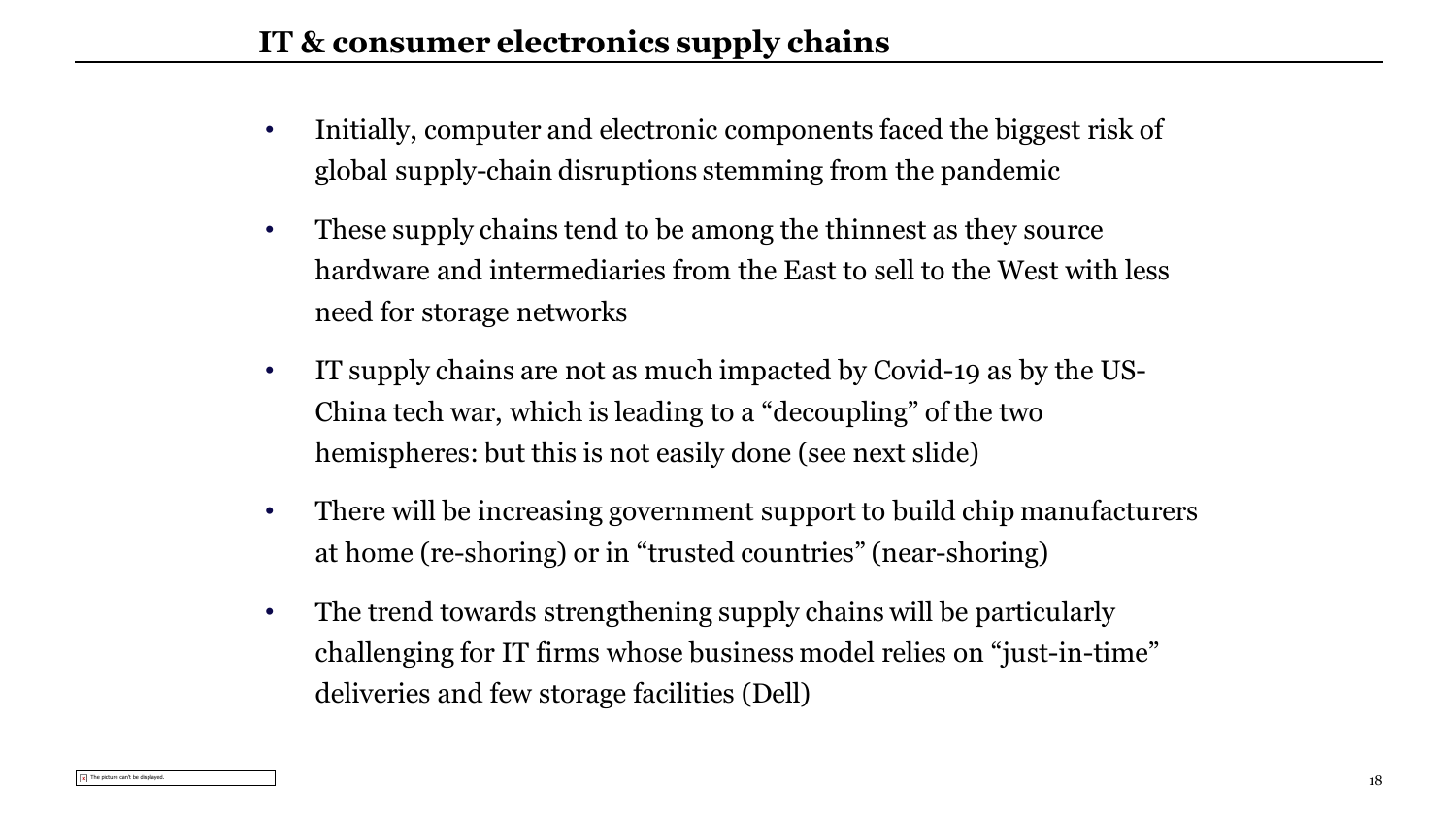## Electronics: China Still The Key Player In Any China + 1 Strategy

China Is The World's Electronics Factory... Selected Markets - Consumer Electronics Exports (2019, USDmn)



...And Its Components Supplier Selected Markets - Electronics Components Exports (2019, USDmn)



Source: Trademap, Fitch Solutions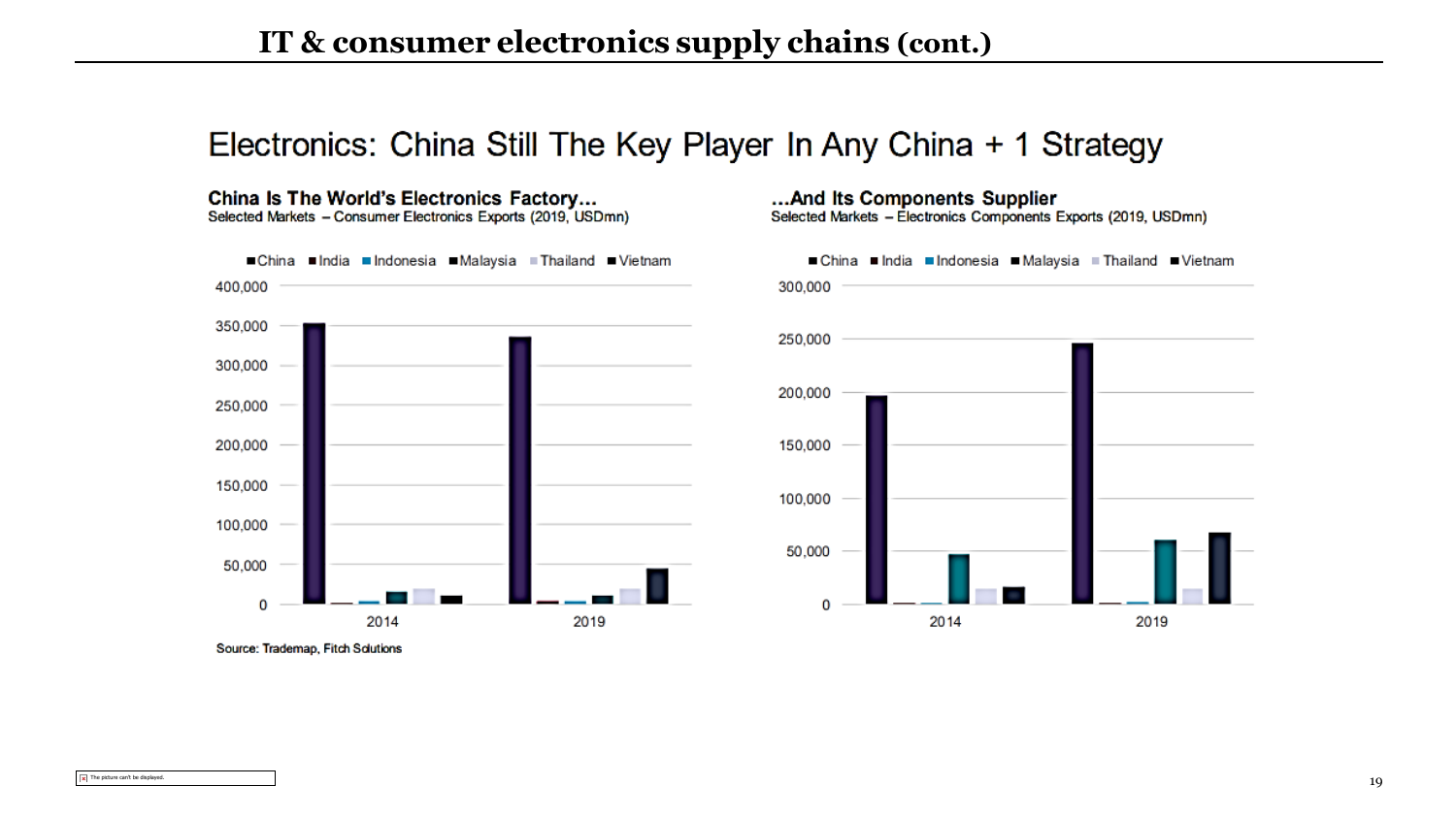- Industrial supply chains are among the most complex, often relying on a cascade of suppliers, conventionally categorised as T1 and T2:
	- T1 suppliers are mainly OEM that supply the end-firm, such as plane makers (Rolls Royce) or car manufacturers (Goodyear)
	- T2 suppliers supply T1 suppliers
- Covid-19 restrictions severely disrupted that cascade, with health-based lockdowns having a material impact on their European and American clients (Examples: Volvo, GM, Dell)
- Pharmaceutical supply chains are more diversified, given the critical need to have a robust supply of API (active pharmaceutical ingredients)
	- If necessary, large pharma firms can produce key API in-house
	- But this would raise prices, creating political pressures (USA)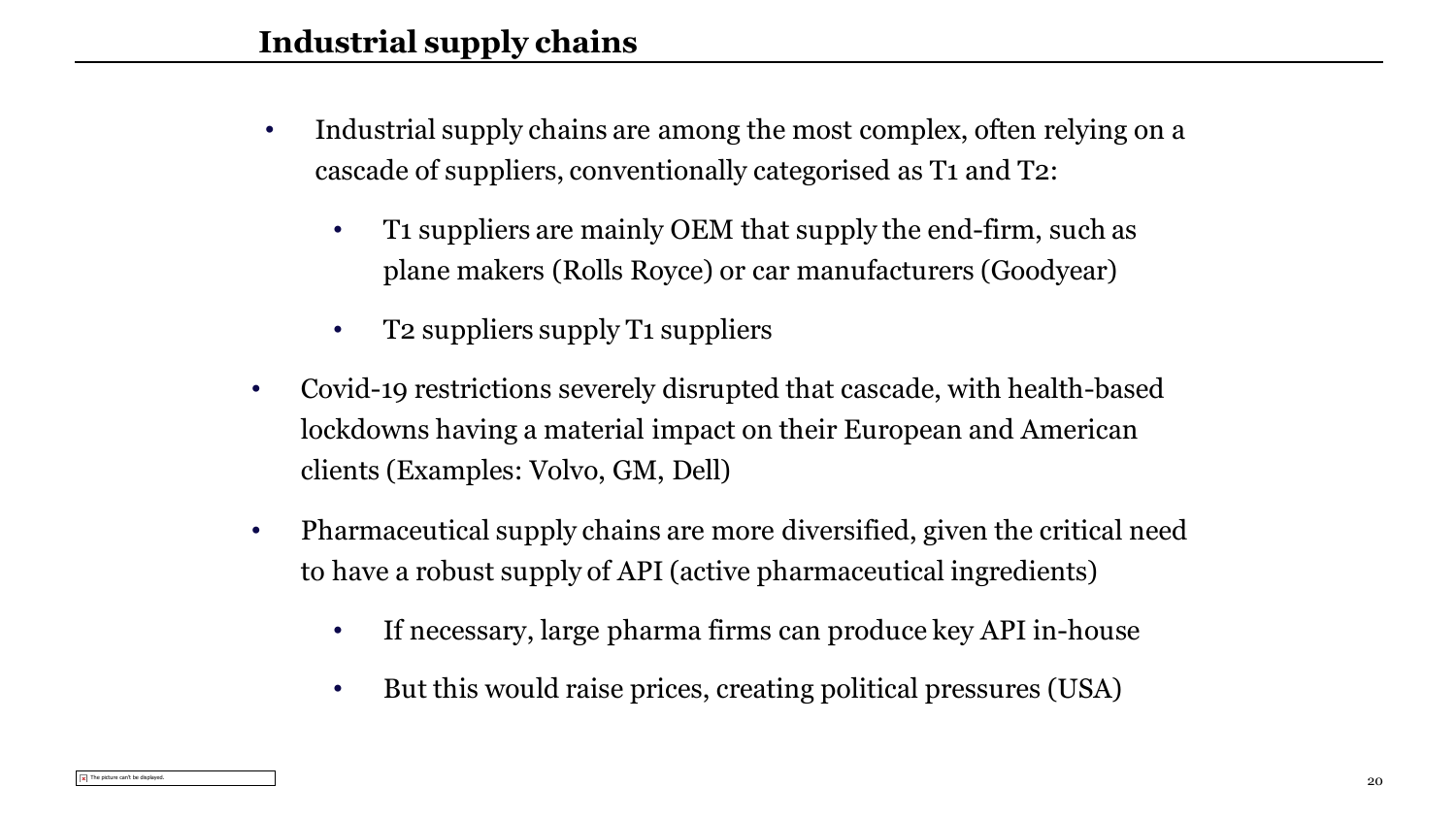- Low trade volumes and high costs at ports due to loading restrictions resulted in collapsing revenues
- This resulted in loan losses to banks as traders' sales revenue didn't cover trade finance obligations (designed to be self-liquidating)
- Lower trade volumes and collapsing oil prices revealed substantial fraud (especially in Singapore: Hin Leong, Hontop etc.)
	- Trading losses had been covered up
	- Secured inventory had been over-pledged
- Many banks ended or reduced commodity trade finance operations in Singapore (ABN Amro, SocGen, BNPP)
- This will substantially reduce overall lending capacity in the market and might push "good" traders into bankruptcy
- But Covid-19 seems to have accelerated a trend rather than create one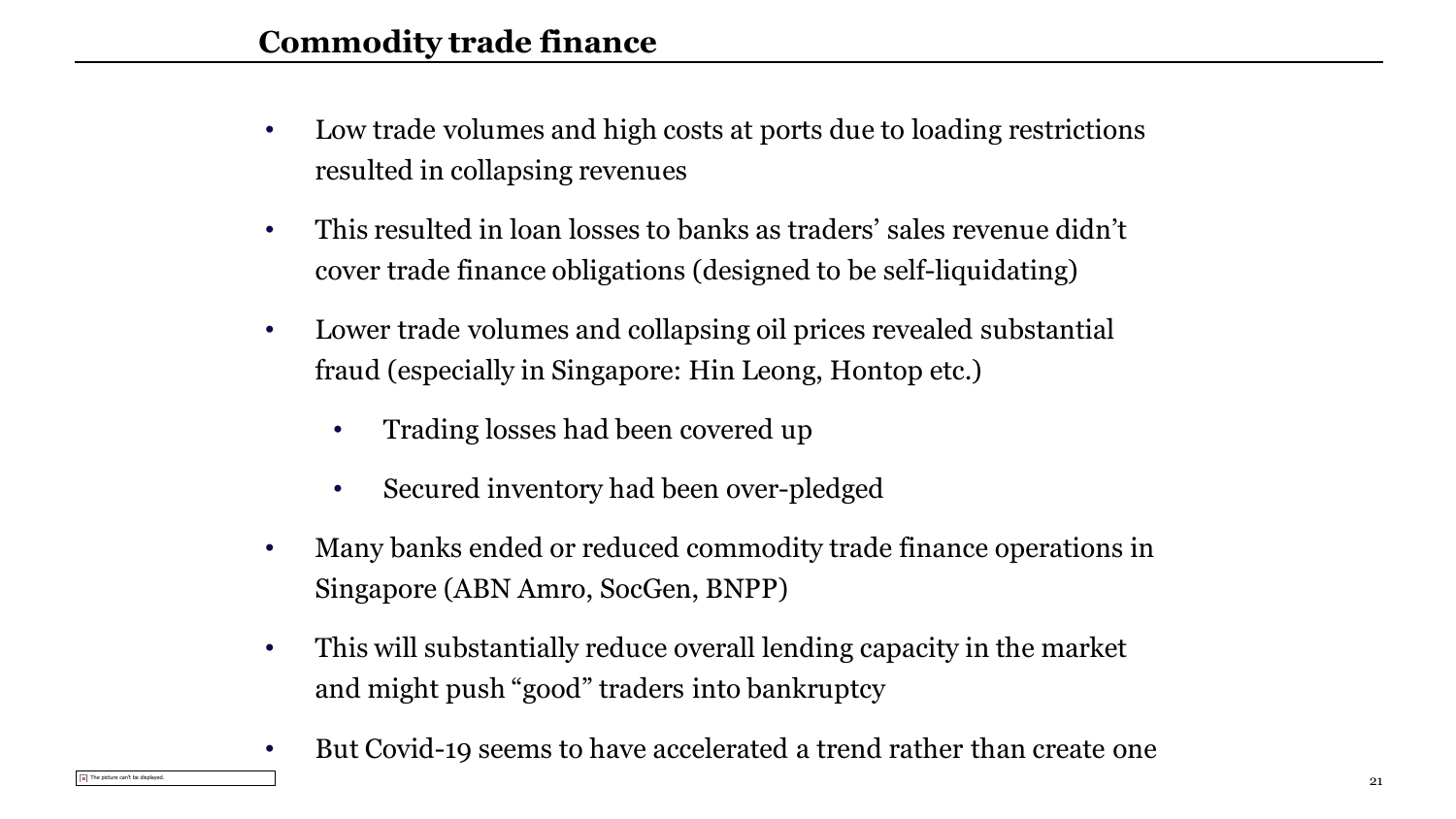## **Other supply chains**

- Protein production supply chains were severely impacted by Covid-19 restrictions due to social distancing measures, factory shutdowns (Tönnies), and employee absenteeism despite government orders
- Vulnerability in food supply chains is pushing countries towards increased self-sufficiency and expanding cold storage capacity
- Covid-19-related measures materially reduced the capacity of major ports to process shipping cargo:
	- This had a big impact on companies that relied on intermediary products: Samsung flew critical parts in ("size matters")
	- Similar impact on energy (crude, coal) and commodities which can "go off" (esp. LNG)
	- But the worst impact was on perishable agri-goods
- Building product supply chains tend to be low risk as inputs are simple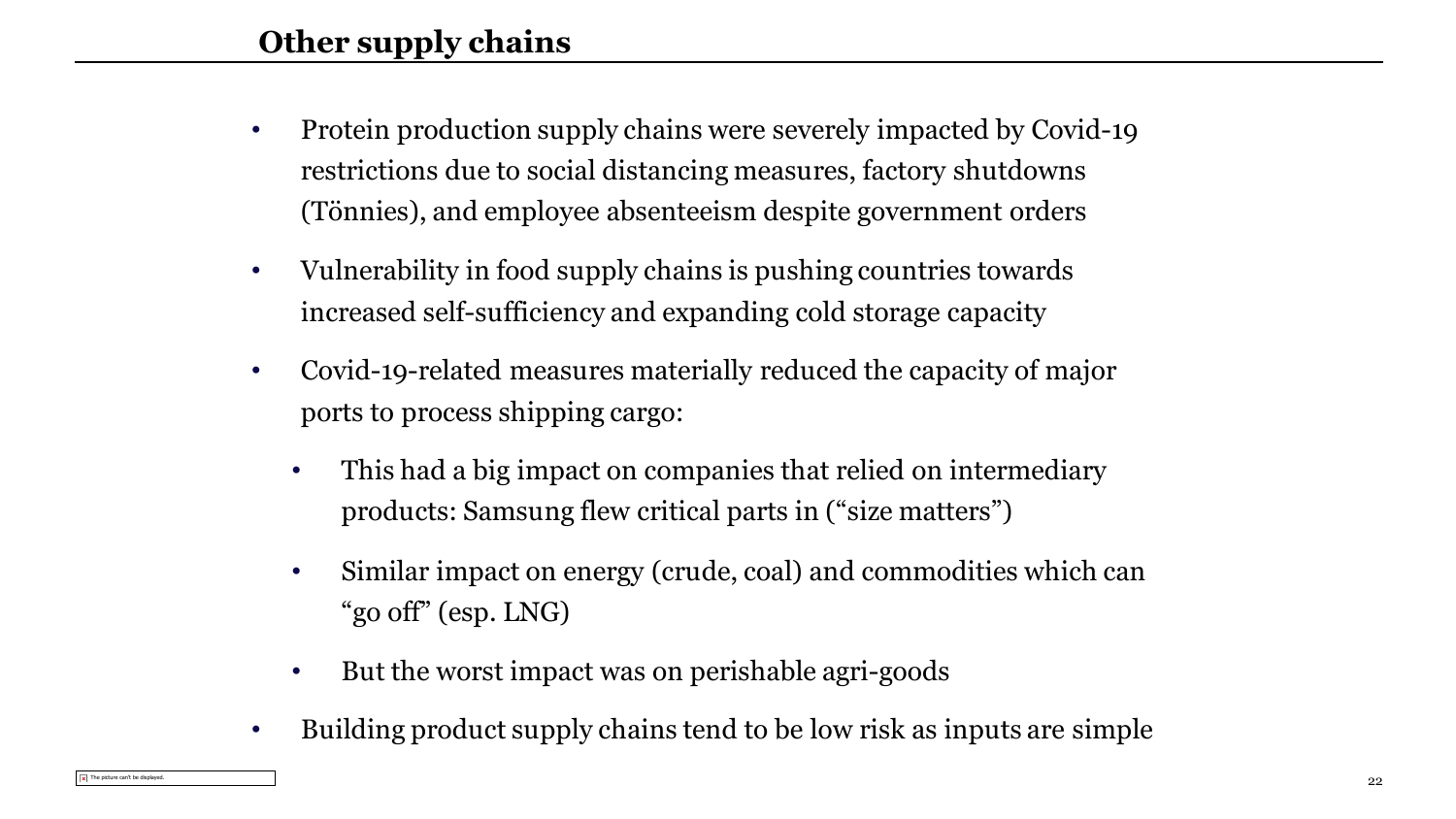#### Credit analysis focus on resilience

- "Cash is King": Liquidity is the most important factor in a crisis
- Working capital management and access to credit is critical
- Cost analysis: the lower fixed costs, the lower the vulnerability
- In a crisis, a company may only be as strong as its supplier network

#### Size matters

- Larger firms can access alternative sources for critical inputs (inhouse API production, flying in products)
- They have also better access to finance
- Can use part of that finance to keep their suppliers afloat (Boeing)

#### KYC & DD very critical

- Pandemic unveiled a lot of fraud (NMC, Wirecard, Hinleong)
- Risk management procedures at obligors important (booking centres)
- Typical for end of a cycle: Corporate governance is paramount
- Insureds' relationship with the obligor is very important